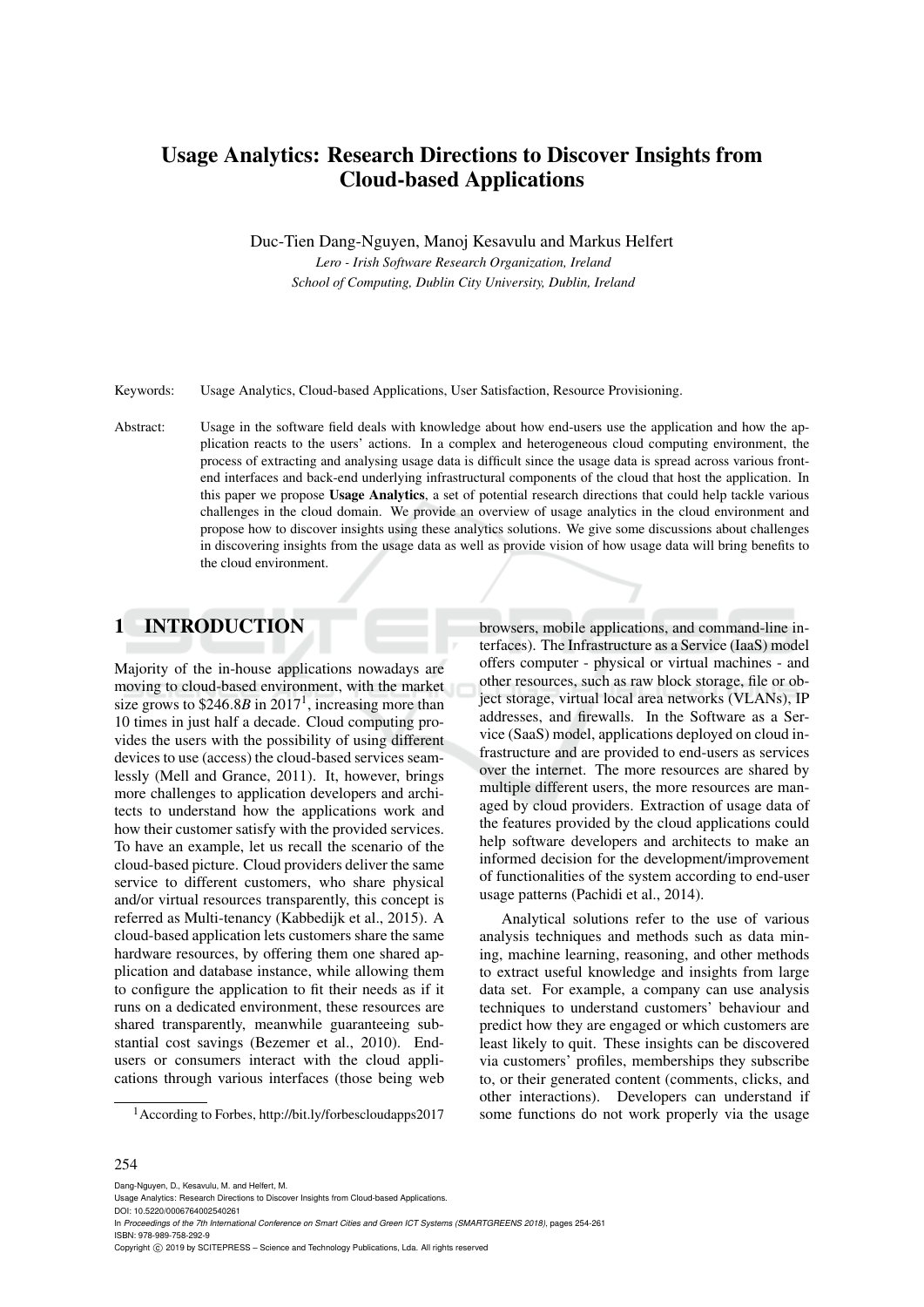data generated by the users. User interests can be modelled by extracting browsing behaviour when accessing web application (Gasparetti, 2016). Such analytical solutions are considered as increasingly critical tools for modern enterprise to get an informational advantage, and have evolved from a matter of choice to a fundamental requirement in the present competitive business environments. Applying these solutions, thus, is a key to discover insights from the applications' usage.

An intuitive solution is to survey users on how customers use these applications through welldesigned studies (interviews or surveys). Unfortunately, this approach has different limitations such as cost to conduct the studies, inability to include large population and users may not be willing to or able to self-identify and so on. These issues can be addressed by using data analytics on the usage data, namely usage analytics, which aims to obtain insightful and actionable information for data-driven tasks, around applications and services. With the improving of the data mining tools, these usage data can be gathered from online services by collecting all traces of user activity to produce clickstreams, sequences of timestamped events generated by user actions. For webbased services, these might include detailed HTTP requests. For mobile applications, clickstreams can include everything from button clicks, to finger swipes and text or voice input (Wang et al., 2016). Insightful information is information that conveys meaningful and useful understanding or knowledge towards providing the target service or user satisfaction to that service (Zhang et al., 2011). Typically insightful information is not easily achievable by directly investigating the raw data without aid of analytical solutions. Developing a usage analytics project typically goes through iterations of four phases: *task definition, data preparation, analytic-technology development*, and *deployment and feedback gathering*. Task definition is to define the target task to be assisted by software analytics. Data preparation is to collect data to be analysed. Analytic-technology development is to develop problem formulation, algorithms, and systems to explore, understand, and discover insights from the data. Deployment and feedback gathering involves two typical scenarios. One is that, as researchers, we have obtained some insightful information from the data and we would like to ask domain experts to review and verify. The other is that we ask domain experts to use the analytic tools that we have developed to obtain insights by themselves. Most of the times it is the second scenario that we want to enable.

In this paper, we will show that when applying

usage analytics in practice, we should fuse a broad spectrum of domain knowledge and expertise, from management, machine learning, data processing to information visualization. By using usage analytics, we are aiming at proposing powerful tools to address the following challenges (deeper discussions can be seen in (Kesavulu et al., 2018)):

- 1. Resource Provisioning: based on the usage data, predict the resources that may be allocated to an application.
- 2. Problem Diagnosis: analyzing the usage data, which are the logs in this case, to understand how to localize the node that is the source of performance problems.
- 3. Understanding User Satisfaction: instead of surveying and asking feedback, how users satisfy with an application and be revealed via their usage data.
- 4. Discovering User Behaviour Patterns: Every user has their own pattern when using an application or a service. Understanding these patterns could help to improve the service or discover the trends in advance. These patterns, can be discovered from the usage data.

Consequently, the aims of this paper are:

- To provide an overview of what is usage analytics in the cloud environment and propose a usage data classification;
- To inspire and motivate researchers to use their know-how in this new emerging and important area;
- To propose how future usage data in the cloud applications should be extracted, and from that insights can be discovered via appropriate analytics techniques;
- To discuss the challenges in discovering insights from the usage data and provide vision of how usage data will bring benefits to the cloud environment.

The remainder of the paper is structured as follows: in Section 2, we discuss the problems and challenges that exist in understanding what does *usage data* mean, challenges in extracting information from usage data and building an usage data analytics framework and discuss the general requirements for the usage analytics framework. We then describe the potential analytics methods that aim to provide solutions in Section 3. In Section 4, we discuss the potential of this research and the corresponding challenges involved. Finally, in Section 5, we provide conclusions drawn.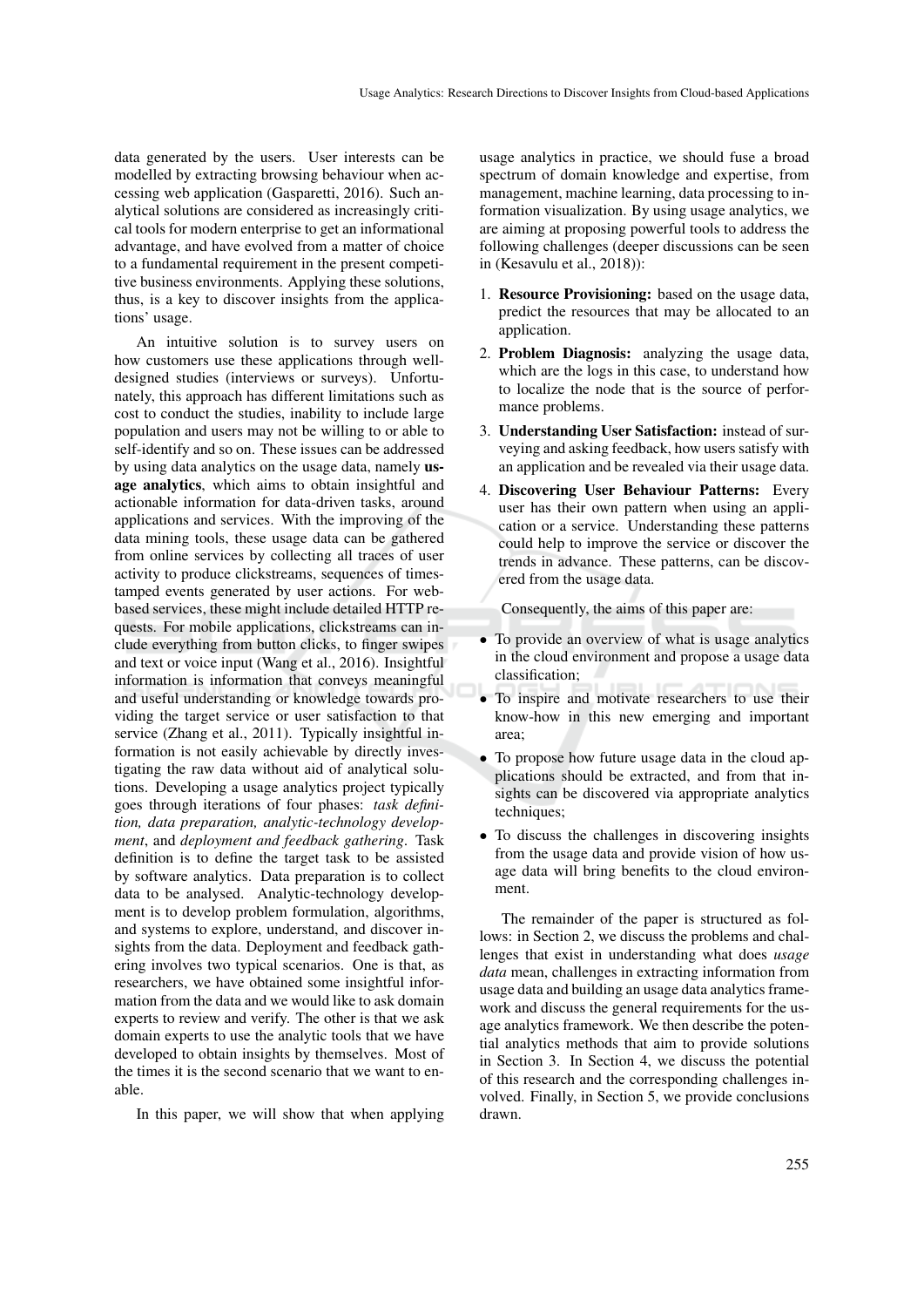

# 2 PROBLEMS, CHALLENGES AND REQUIREMENTS

**CIENCE AND** TEC HNC In this section, we address a couple of basic questions in this topic: "what are the usage data?", "where can we get them?", "what are the challenges?" and "what are the requirements in analysing these data?".

#### 2.1 What are the Usage Data?

Usage data, as its name suggested, are data generated when users or customers are using the applications and services. They can be extracted from any stage when services and/or applications are being provided. In this study, we propose to group these data into three groups, coming from three main sources, as follows: the system logs from the cloud services from the back-end of the cloud system, the application logs, and the logs from the virtual machines (VMs). Fig. 1 shows a summary of the three main sources of usage data and the answers for the above questions.

System logs contain a wealth of information to help manage systems. Most systems print out logs during their executions to record system runtime actions and states that can directly reflect system runtime behaviours. System developers and architects

usually use these logs to track a system to detect and diagnose system anomalies.

The second type of this data is the user-level usage data generated as a result of user interaction with a cloud-based application. Some examples of usage data are application logs, for example the assessment data (wiki, forum, message), the activity data (clicks, time spent), server logs, and so on. They can be extracted by the applications themselves or via Web cookies (from web browser). Such data in the cloud is spread across various interfaces such as Web browser, mobile applications and command line interfaces on the front-end and server and database on the backend.

The last type of usage data is the VM logs, typically generated from the VMs running the applications or services. This type of logs contains the usage of the CPU, memories, as well as running tasks, time of starting and stopping and others.

### 2.2 Challenges in Extracting Information from Usage Data

As mentioned above, usage data can be extracted at any stage, and the major challenge is they can be in any form and format, which brings many challenges to the analysis. The main questions for usage data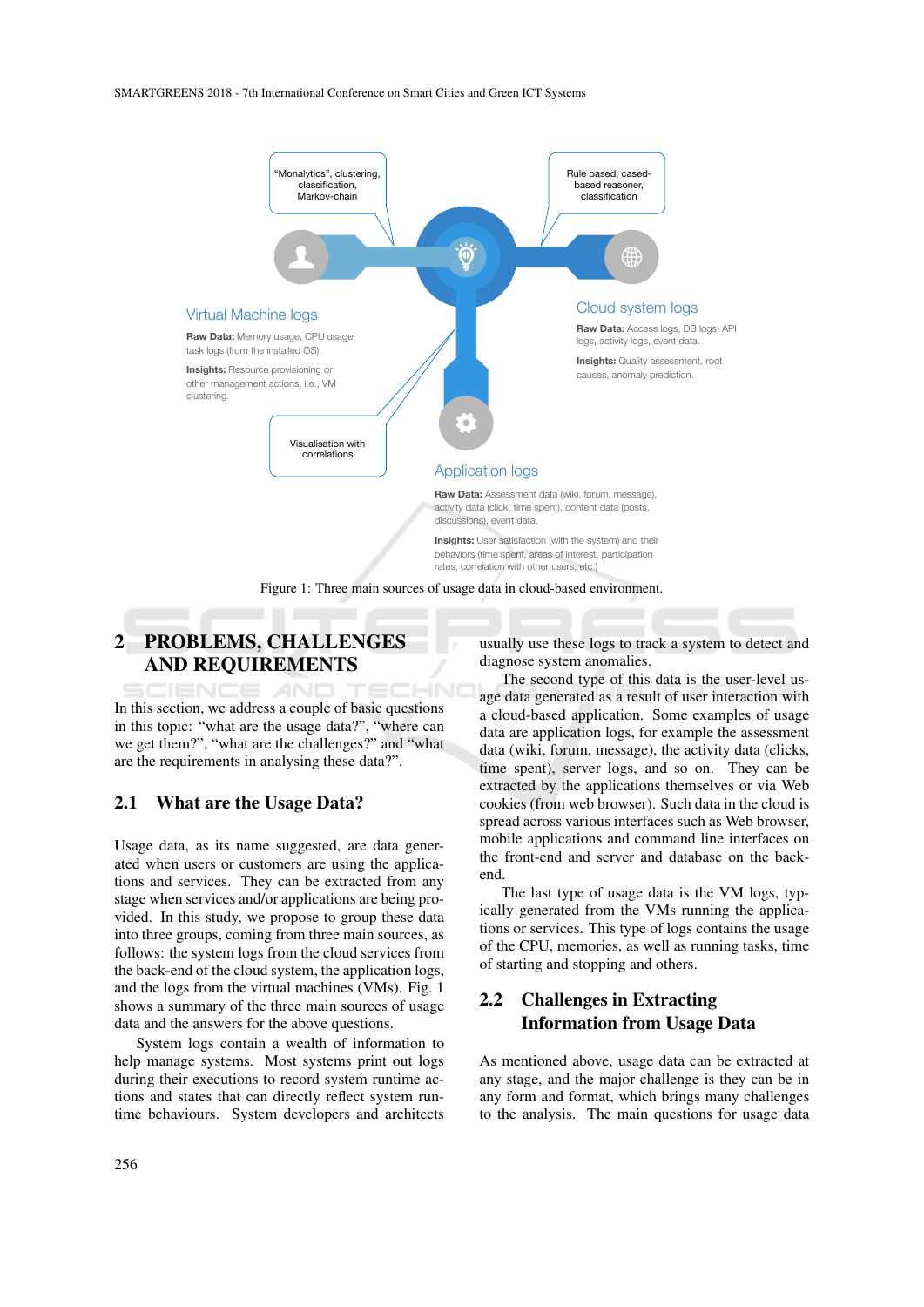extractor is what usage data should be extracted and how to map the raw usage data with the right applications or services. Considering the multi-tenant architecture of the cloud, different applications share the same physical and virtual resources. This raises challenge as in how to separate and extract the logs that represent each application from the instance (VM) cohosting the applications.

Another important challenge is handling with different contextual information. A system usually has a lot of branches, and thus the systems behaviors may be quite different under different input data or environmental conditions. Knowing the execution behavior under different inputs or configurations can greatly help system operators to understand system behaviors. However, there may be a large number of different combinations of inputs or parameters under different system behaviors. Such complexity poses difficulties for analyzing contextual information related to the state of interest.

### 2.3 Challenges in Building Usage Analytics Framework

Despite the advantages provided by analytical solutions, the solution implementation is usually very costly, which hinders enterprises, especially the SMBs (Small and Medium Business), to start such projects (Sun et al., 2012). Normally, storing huge volumes of data requires a large storage system as well as buying (and training how to use) expensive analytics software. This will come also with a large number of clusters and powerful machines to run data analytics algorithms.

Another challenge that related to cost-effective is limited to only a small number of large companies or enterprises can effort to run usage analytics framework. They normally have to pay a lot to maintain the complex software and hardware only for occasional usages, for example when a financial quarter is over or some unusual events happen (Sun et al., 2012).

The framework also have to be constantly updated since the cloud-based environment is also moving very quickly. The built framework should have the ability to predict and adapt with the changes of technologies and able to process new coming types of usage data or new types of services and applications.

Last but not least, usage analytics framework requires high skill analysts to run the analytical solutions since it requires constant tuning, validating, and updating according to the changing business context, as well as the manner of services and applications.

#### 2.4 Usage Analytics Requirements

Usage analytics requires technologies to efficiently process and discover insights from large and diverse usage data. Summing up from several previous studies in software analytics and cloud computing((Aceto et al., 2012), (Jehangiri et al., 2013)), we point here the general requirements for a usage analytics framework:

- 1. Scalability: The system should be scalable, i.e., it should be able to handle a large number of usage data extractors. This requirement is very important in the cloud environments due to a large number of services and structures of cloud systems that may grow elastically.
- 2. Heterogeneous data: The system should consider a heterogeneous group of metrics. It should allow to deal with usage data at different levels: service level (application), virtual IT-infrastructure level (e.g., VM logs), and fine-grained physical ITinfrastructure level (e.g., the cloud systems logs).
- 3. Relationship: There is a hierarchical relationship between applications, VMs and the physical machines. These relationships can be changed dynamically, thus, the analytics system has to cope also this aspect.
- 4. Meaningful: The extracted usage data must be meaningful from a variety of sources, i.e., the system should be able to filter out non-relevant information, e.g., noise data. Furthermore, data extractors should easily be extended, for example, by adding more plugins.
- 5. Abstraction: The usage analytics need to exhaustively aggregate runtime data from different sources and consolidate information at a high level of abstraction.
- 6. Identification of Influential Metrics: The system should be able to identify the metrics or parameters that strongly influence the decision making, which will help in decreasing the time and complexity in analysis.

### 3 ADDRESSING THE CHALLENGES

In this section, we describe the potential analytics methods that aim to provide useful tools to solve the four major problems (summarised in Table 1) mentioned in the introduction: resource provisioning, problems diagnosis, understanding user satisfaction,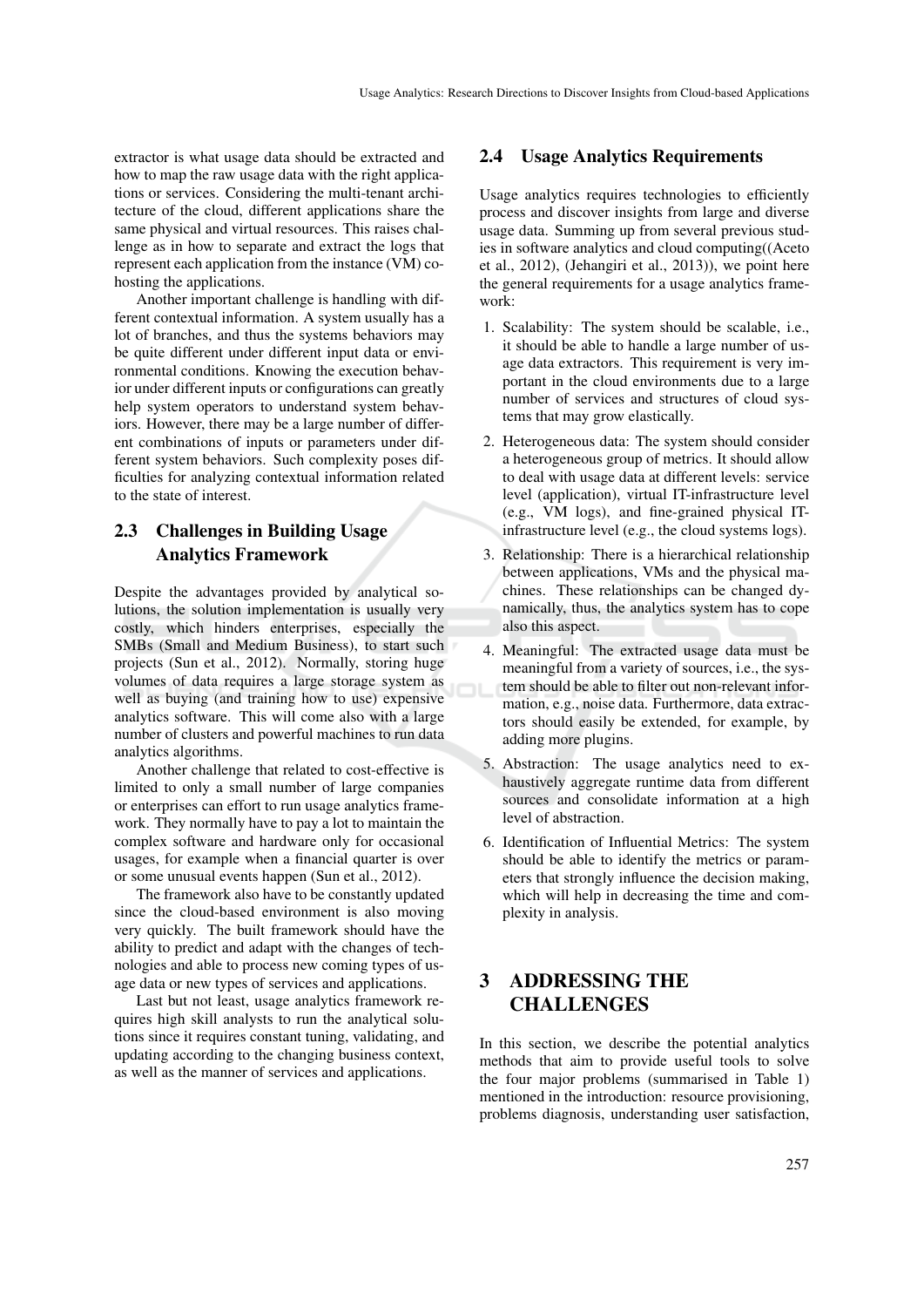| <b>Problem</b>            |                               |                        | <b>Potential Solution</b> |
|---------------------------|-------------------------------|------------------------|---------------------------|
| <b>Problem Type</b>       | <b>Problem Area</b>           | <b>Problem Example</b> |                           |
| <b>Resource Provision</b> | Cloud Infrastructure<br>Level | <b>VM</b> Selection    | Prediction methods        |
|                           |                               | In-time decision mak-  | Monalytics                |
|                           |                               | 1 <sub>ng</sub>        |                           |
|                           |                               | VM Capacity Manage-    | Markov-chain              |
|                           |                               | ment                   |                           |
| Problem diagnosis         | Application & Cloud           | System Execution Be-   | Contextual Analysis       |
|                           | Infrastructure Level          | havior                 |                           |
| <b>Understanding User</b> | Application level             | Feedback analysis      | Data Visualisation        |
| Satisfaction              | User level                    | User feedback          | User Engagement           |
| Discovering User Be-      | User level                    | User patterns          | Descriptive<br>statistic, |
| havior Patterns           |                               |                        | Graph-based<br>decision   |
|                           |                               |                        | making                    |

Table 1: The potential solutions for usage analytics problems.

and discovering user behaviour patterns. Some evaluation methods will be also introduced.

#### 3.1 Resource Provisioning

Let us start with the usage data from the left-most branch from the diagram in Figure 1. A typical problem on cloud-based environment is the network resource management, for example the acceptable Virtual Machine (VM) configuration to minimize the resource consumed by certain services deployed on these VMs. A common problem experienced in data centers and utility clouds is the lack of knowledge about the mappings of the services being run by or offered to external users to the sets of virtual machines (VMs) that implement them (Wang et al., 2011). It can be done by exploiting analytics methods, for example by predictive analysis on the usage data from the systems logs from each VM, to predict the suitable configuration for future VM deployments.

For an in-time decision making, Wang et al. in (Wang et al., 2011) proposed a system integrating monitoring with analytics, termed Monalytics, which can capture, aggregate, and incrementally analyze data on-demand and in real-time, thus increasing accuracy and reducing human intervention in the analysis process. It was done by applying a clustering algorithm and a top-k flow analysis (Kumar et al., 2004) on the data gathered from the CPU usage data on each VM, identifying the VMs that are responsible for the majority of the traffic flow in the group. This provides information on critical VM combinations to include in the same group to achieve maximum cost benefit during VM migration.

Usage data on VM can also be exploited to predict VM states that can be used as the inputs of the existing networking capacity management techniques. For example, in (Sun, 2016), the authors proposed

a method named Smart Predictive Capacity Management (SPCM) that is designed to assist cloud networking deployment in estimating the acceptable network capacity for a specific configuration of interdependent VMs by predicting individual VM states. It is done by applying Markov chain techniques to address the data analytics for potential states in heterogeneous cloud computing environment. This work could help enterprises to optimise the VM configurations to attain significant performance improvement.

#### 3.2 Problem Diagnosis

With the increasing scale and complexity of the cloud-based applications, it has become more and more difficult for system operators to understand the behaviors of system for tasks such as system problem diagnosis. For example, system operators need to understand system execution behaviors to identify symptoms and root-causes of anomalous nature of the system. System behaviors include a series of actions executed by the system and the corresponding changes in the system states. Although operators usually investigate a system starting from a specific state of interest, e.g., a hang state or failure state, it is critical to identify the series of states the system traversed to reach the current unstable state.

The study in (Fu et al., 2013) proposes a new approach for the contextual analysis of system logs to better understand a systems behaviors. In particular, they used execution patterns extracted from the system logs that ultimately reflect the runtime behavior of the application, and propose an algorithm to mine execution patterns from the system logs. Based on the execution patterns, their approach further learns the essential contextual factors by modelling the relationships among execution patterns that are responsible for the execution of specific branch of the system.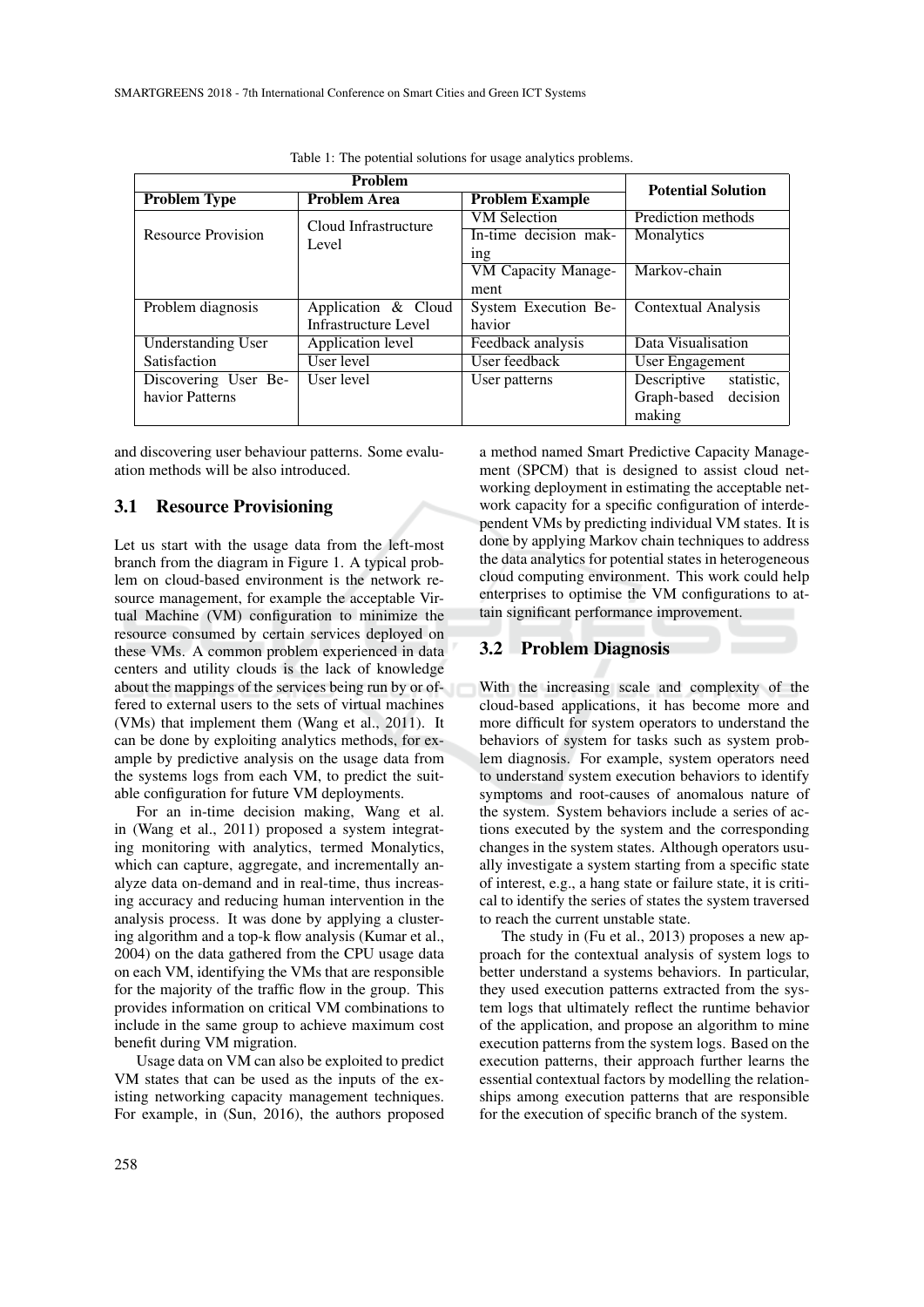In this study, we also propose a contextual analysis method, inspired by study in (Fu et al., 2013), by analysing the application logs to better understand the correlation between users behaviors and the corresponding system. In particular, we propose to use the Formal Concept Analysis (Ganter and Wille, 1997) to mine execution patterns from the usage data from all sources: application, hosting VM(s), and underlying cloud logs. The execution patterns in this context can be considered as reflections of user's interactions with the application. The mining and learning results can help system operators understand both the behaviors of the customers as well as the execution logic of their services and applications.

#### 3.3 Understanding User Satisfaction

Visualisation is a typical way to help the system analysts understand how user satisfy with their services. These information can be grasped more easily and quickly when presented through comprehensible information visualizations, for example by the means of charts, graphs, from the basic interaction usage data (as shown in the bottom branch of the schema in Figure 1). This problem has been studied for decades in learning and multiple ways of visualizing data increase the perceived value of different feedback types (Dyckhoff et al., 2012).

A typical way to access the cloud-based applications by the end-user is through a web-browser. Data analytics techniques, e.g., web-mining, in this way, can be employed to obtain interaction insights. In (Bucklin and Sismeiro, 2009), the authors provided an overview of *Clickstream* data, defined as the electronic record of a user's activity, represents the traces of an end-user takes while accessing the cloud application. Analyse such kind of information can discover how a user satisfy with the provided services based on the interaction of the users (obtained via the number of clicks, time spent, and other usage data).

Usage analytics can also reveal the engagement level of customers during the development and evaluation process of a software analytic project. It is well recognized that engaging customers is a challenging task especially in the context of software engineering tools. Customers always tend to keep their existing way of carrying out a task or the way of using a service. Furthermore, it is usually lacking of investing time to understand the pros and cons of the proposed tools due to tight development schedule. Thus, understanding customer engagement has significant impact on the development of the applications and services. By visualisation also predictive analysis, analytics tool can provide providing effective visualiza-

tion and manipulation of analysis results as well as predict the engagement level which helps the evaluation of the applications and services.

#### 3.4 Discovering User Behavior Patterns

In order to understand user behavior, descriptive statistics, e.g., mean, total, standard variation, most frequent value, etc., are typically used to obtain meaningful insights such as the basic behaviors of the users. These information can be also used to classify the user based on the correlation and demographic similarities among them. In order to understand the patterns from user behavior, we propose to exploit all of the usage data from multiple layers of the cloud environment, usage data of a cloud-based application is spread across front-end interfaces (web-browser, smart phone app/client and command-line interface) and the back-end (server instance and database instance) in a cloud environment (Kesavulu et al., 2017) and formulate as the transition states of a graph. This type of graph can be used to mine execution patterns and to model relationships among different user behavior patterns. This kind of approach can also be used to discover some problems under some specific context. To discover these contextual factors, we propose to use the decision trees to learn the conditions, which allows us to determine any possible connections between the contexts and change in behavior of the user.

It is worth noting that these usage data potentially can be exploited in situation-emotional analytics (Märtin et al.,  $2017$ ), which aims at recognizing the emotions and changes of software situations in order to improve the quality and user experience levels. These emotional information are now extracted via external biometric recording devices, e.g., recording devices that record the eye and gaze-tracking signal. We firmly believe that, usage information at the application levels, will be very useful for this type of learning and potentially can replace eye and gaze-tracking information.

#### 3.5 Evaluations and Validations

Evaluation itself is a challenge in usage analytics. For example, if an analytical solution provides some information about the user satisfaction, it is non-trivial to evaluate if that information shows the real "picture" of how user satisfaction can be achieved. Traditionally, we need to run some surveys and/or interviews with the actual users to evaluate results from the analytical solutions. Another way is to ask some domain experts to evaluate the proposed solutions.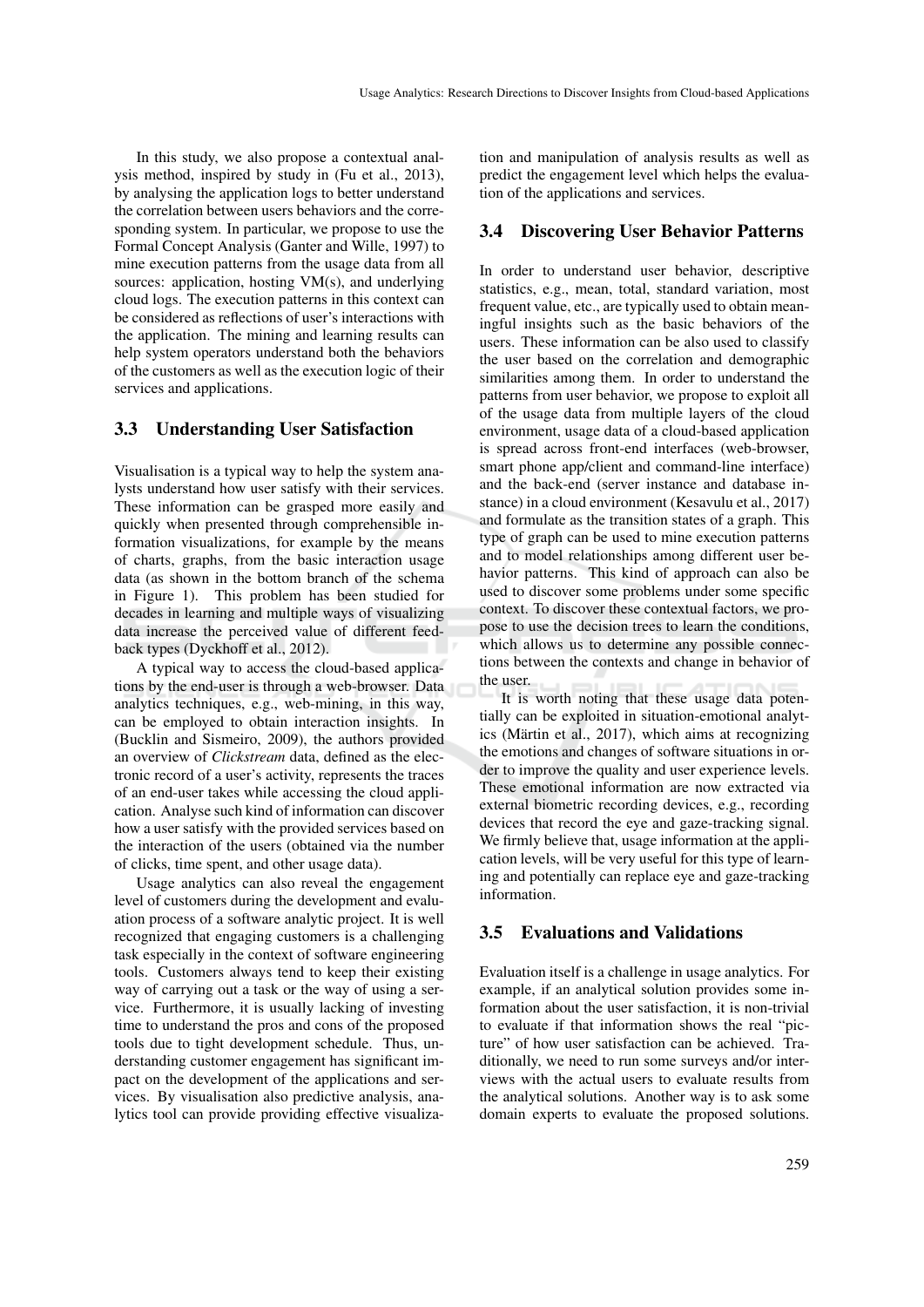This method, however, is also costly and very subjective. In this study, we propose a novel way for the evaluation by using another type usage information, gathering from the snapshots of the users' device, the screen-shots of the interfaces used to access the application. By collecting these information (in the testing phase), we can provide users with the ability to recall and re-access their previous computer usage and the content they engage with.

### 4 REALISING THE POTENTIALS

We firmly believe that usage analytics will very soon be a phenomenon in anyone working on cloud-based environment, and will positively impact on everyone who uses the technology. In this section, we point out the potential applications as well as possible research challenges and projects on usage analytics.

### 4.1 Potential Applications

In our vision, usage analytics opens up a new paradigm of opportunities, namely:

- Enhancing Productivity without Running Never-ending Surveys. Most of companies run surveys and collecting feedback from customers to know how their services being used. This is costly and time-consuming. With usage analytics, these information can be obtained almost in real-time, and even better, more reliable. Given a set of usage data from different users over time (historical usage data), how they use the applications, what could make errors, how much resources should be allocated, and so on can be provided.
- A Greater Knowledge of the System. Usage analytics can discover hidden user behavior patterns, providing information which would go unnoticed. They can identify trends and patterns from their customers as well as their own systems, allowing better services with less expensive resources.
- Improving the Services and the Architecture Behind Them. Traditionally, software and cloudbased applications are upgraded as an increasing of their versions, which requires a lot of time for collecting customers' feedback and system diagnosis results. By using usage analytics, this process can be simplified and the services potentially can be constantly update, seamlessly and reliably.

### 4.2 Possible Research Challenges and **Projects**

Usage analytics comes also with challenges and opportunities for researchers. It is important that the research community helps to address the challenges in this emerging and important field. We cannot easily apply our existing analytics methods on this type of data and hope for success. Therefore we need specific approaches addressing the specific challenges. As a first way-point for researchers we are proposing different research topics and research questions.

- How Can We Identify and Extract Important Information from the Usage Data? Deciding what should be extracted from the data that is important is a nontrivial task. Going beyond standard analysis like predicting some satisfaction level will be important, forcing researchers to think creatively and go beyond simple analysis. Many research questions arises, such as, how to combine information from different raw usage data, or how to efficiently process the data. Also an important part here is to explore how context and situations can be taken into account to improve the quality of the analysis.
- How Can We Present the Results to the User, i.e., the Company? Reporting the results to the users is one of the most important parts of the analysis of this data. Nevertheless, this is not trivial since the amount of data and information that can be extracted is huge. It will be important to research novel interfaces that allow users easily getting the root causes of the errors or understanding the engagement of their customers. Generating summaries and automatic reports will be another topic that is important for this data since there will be a need from the user side for such summaries with respect to, for example, weekly report from the whole systems.
- How Can Information and Usage Data Be Processed Efficiently? Systems that have to process a huge amount of data in a complex way have to be efficient to make them useful to the users. This comes with challenges for researchers in terms of how to parallelize and process data efficiently in a reasonable amount of time, how to combine different research fields, from software analytics to machine learning, together.

The potential for usage analytics is enormous. We do acknowledge that there are challenges to be overcome, such as finding the right analytics techniques, synchronization, data extraction, and the development of a new generation of analytics tools on usage data,